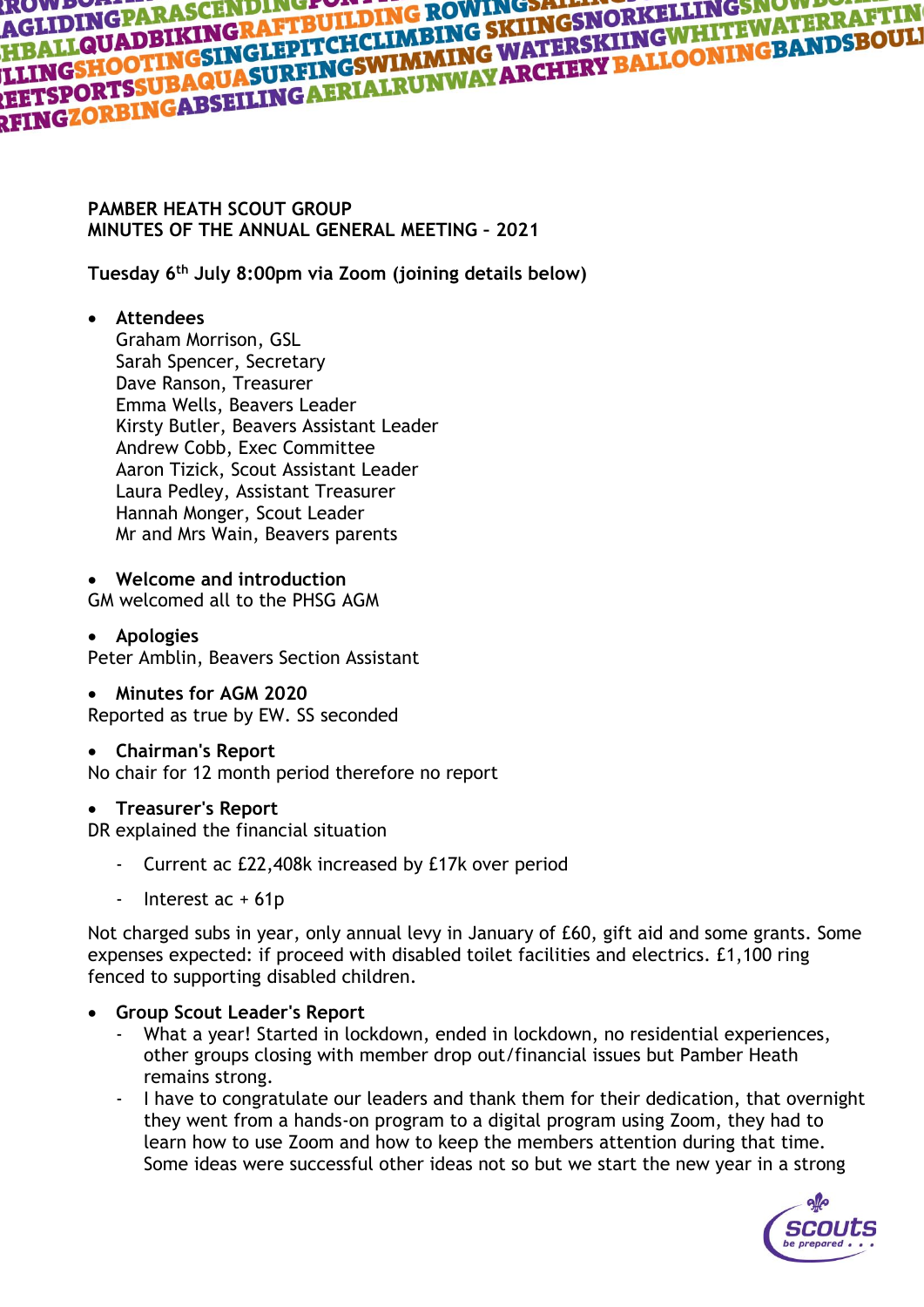position. It was great to have a couple of face-2-face meetings/events towards the end of the 2020 before lockdown was sprung on us again. I also want to thank the members for keeping the scouting spirit high during the last year and more importantly returning in April.

- Our leader numbers went down to only one leader in each section but since then have grown to 2 in beavers and scouts and one in cubs. Ideally, I would like 3 leaders per section to provide cover in the weeks there may be absences. Our membership in the annual census did drop as not all kids coped with the digital program but looking forward the numbers have increased overall.
- Financially we have benefited from multiple 'hospitality grants' from the council, see treasurer report but we are in the strongest position financially for many years!
- I would like to thank the Exec for their support and guidance over the year. We have struggled on this year without filling the Chair position and Sarah has continued to be our secretary even though she wanted to leave at the last AGM, so thank you all.
- Training, as required by the scouts training program, I am glad to report that all leaders and Exec members were compliant.
- I would like to thank 34SP.com for their support by providing free Web hosting services to the group.

#### **Looking forward**

- All sections resumed face-2-face meeting by the end of April, boy how they have grown, seeing them on a screen did not prepare us for how they have shot up in the last year!
- Our beaver numbers have increased to such an extent that the colony is full, we currently have 5 over sixes on the waiting list, this has been seen across the district so we can not even suggest other groups for them to attend. The only other option would be to open a new colony.
- Cubs is currently run by myself as Steve took a step back in April. I have been pulling in other leaders from Tadley, Baughurst and District to help cover the ratio requirements but we desperately need a full-time cub leader! Thank you to those that helped. Cubs will be joining Baughurst in September for a weekend camp as currently allowed so fingers crossed for no increase in lockdown measures.
- Scout have return and immediately started a creative project of building two fire pits in the grounds!
- We have had the help of our county development officer to try and increase our volunteers, currently we have seen a few volunteers from the beaver parents. I thank Melissa for her efforts here.
- To comply with the scouts training requirement of 'Wood beads' within 3 years of appointment, our leaders are working with the training advisors to have their modules sign off, due to lack of face time the previous year was hard to achieve progress in this area but I'm seeing good strides from them now that we are back to face-2-face meetings.
- **Section Reports**
	- ➢ **Beavers**

Leader: Emma Wells, Assistant: Kirsty Butler, Young Leader: Anna Soccard

Beaver Numbers are 21. We will not be taking any more Beavers until spaces are created by moving up to Cubs / leavers. Waiting List currently has 4.

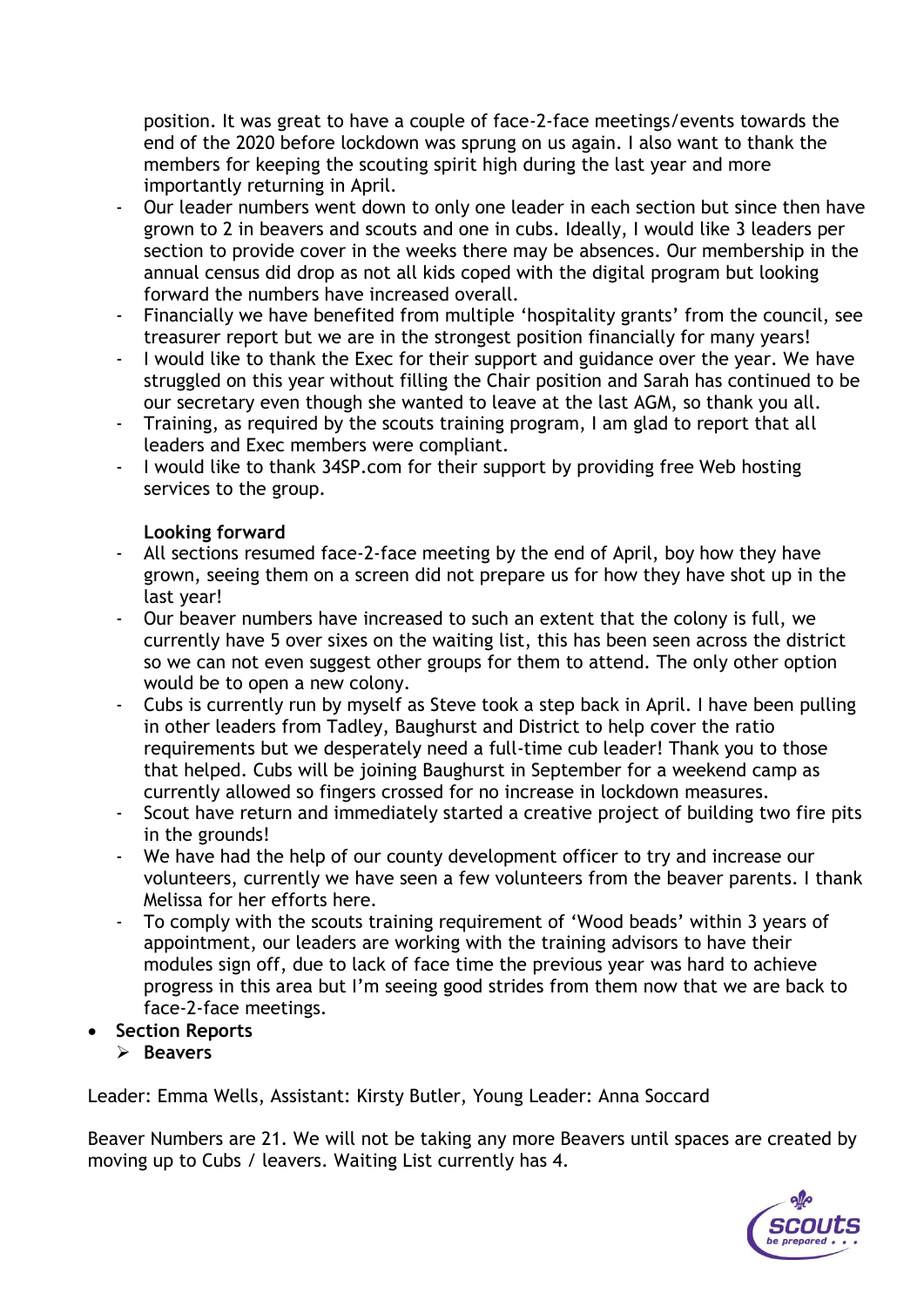#### **Review of Activities**

- The group met over Zoom from September until the end of March 2021. Although we were unsure how this would go it was very successful and the cookery sessions were a big hit. We kept the sessions shorter to keep attention and did a wide variety of activities that contributed to badges. Sam Dray-Ford attended in October to run a Yoga session.
- Matt Savill has attended in support as uniformed leader, whilst Kirsty awaited appointment, and we are very lucky to still receive support from Matt who continues to attend weekly.
- We went on a Day Hike in December with Graham who took us on a fantastic route from Silchester, in great weather, and this was thoroughly enjoyed by all who attended.
- Anna continues to attend as often as possible and has led sessions covering Health and Fitness and International badges.
- We had sessions run by external providers Artforeveryone (clay modelling to make a Beaver in uniform) and The Coop (fairtrade).
- Face to face began again 1<sup>st</sup> April and we have had an active, outdoors programme since then – a particular highlight being the grass sledging!
- We helped with litter picking as part of the Keep Tadley Tidy campaign in conjunction with Tadley Council on a very sunny Saturday morning in June, amazing results with many bags of rubbish filled. Councillor Jo came to talk to the Beavers about litter and the problems it causes and lent us litter pickers to use.
- The group are generally very well behaved and extremely enthusiastic. It has been great to have a steady succession of new Beavers coming into the group as we said a fond farewell to those moving up to Cubs.

**Badges:** We have awarded 124 badges this year (not including the 7 new Beavers to be invested on 1<sup>st</sup> July). 2 Beavers are close to achieving their Bronze award, but the lack of camps/overnights has made it a little more challenging than usual to achieve everything. We are working towards our Hampshire Beavers 35<sup>th</sup> Challenge Badge and have completed just over half of the tasks required. All Beavers who were with us when it was launched were given the occasional 35th Birthday badge as well.

**Awards:** Spirit of Beavers (Thomas G), Beaver of the Year (Thomas S)

#### ➢ **Cubs**

Cubs started this last year in lockdown, Zoom meeting were started by Helen and continued by Steve. We saw approximately 50-60% attendance at the zoom meeting on a weekly basis. We did lose a few members but ended the year with 12 cubs once Face-2-face started in April.

There was a few that completed some activity badges at home and attended virtual camps/campfire events, the best we could do given the circumstances. Looking forward

We have said goodbye to Heath who decided not to progress to scouts. Jake left as they moved house and we had a new cub join, Austin.